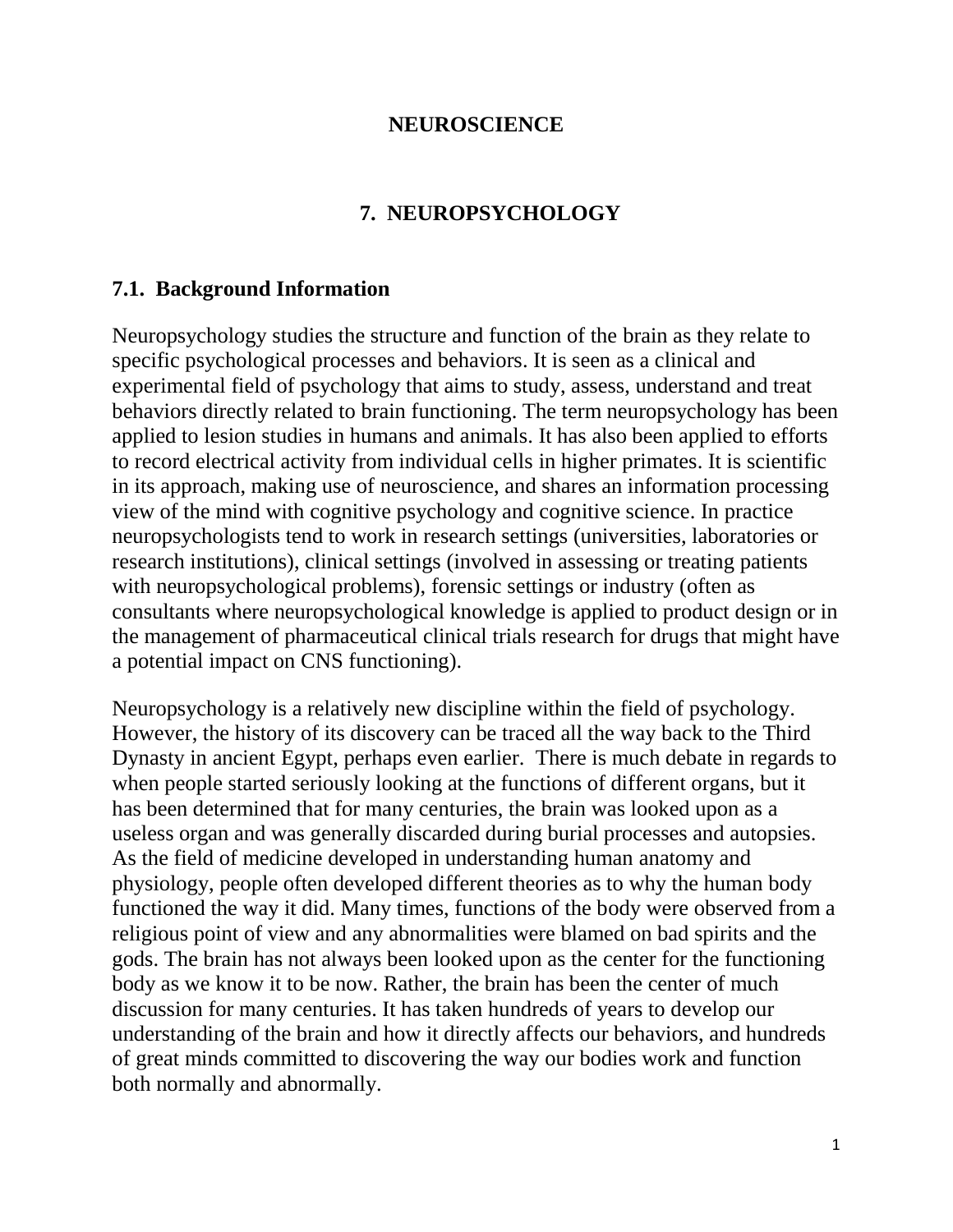## **7.2. Contributors to the Field of Neuropsychology**

#### **Imhotep**

The study of the brain can be linked all the way back to around 3500 B.C. [Imhotep,](http://en.wikipedia.org/wiki/Imhotep) a highly regarded priest and one of the first physicians recorded in history, can be seen as one of the major pioneers in the history of understanding the brain. Imhotep took a more scientific, rather than magical, approach to medicine and disease. His writings contain intricate information on different forms of trauma, abnormalities, and remedies of the time to serve as reference to future physicians, as well as a very detailed account of the brain and the rest of the body. Despite this detailed information, Egyptians did not see the brain as the seat of the [locus of](http://en.wikipedia.org/wiki/Locus_of_control)  [control,](http://en.wikipedia.org/wiki/Locus_of_control) nor as a glorious or noteworthy organ within the body at all. Egyptians preferred to look at the heart as the seat of the soul.

## **Hippocrates**

The [Greeks](http://en.wikipedia.org/wiki/Greeks) however, looked upon the brain as the seat of the soul. [Hippocrates](http://en.wikipedia.org/wiki/Hippocrates) drew a connection between the brain and behaviors of the body saying that the brain exercises the greatest power in the man. Apart from moving the focus from the heart as the seat of the soul to the brain, Hippocrates did not go into much detail about its actual functioning. However, by switching the attention of the medical community to the brain, the doors were opened to a more scientific discovery of the organ responsible for our behaviors. For years to come, scientists were inspired to explore the functions of the body and to find concrete explanations for both normal and abnormal behaviors. Scientific discovery led them to believe that there were natural and organically occurring reasons to explain various functions of the body, and it could all be traced back to the brain. Over the years, science would continue to expand and the mysteries of the world would begin to make sense, or at least be looked at in a different way. Hippocrates introduced man to the concept of the mind which was widely seen as a separate function apart from the actual brain organ.

## **René Descartes**

Philosopher [René Descartes](http://en.wikipedia.org/wiki/Ren%C3%A9_Descartes) expanded upon this idea and is most widely known by his work on the [mind-body problem.](http://en.wikipedia.org/wiki/Mind-body_problem) Often, Descartes ideas were looked upon as overly philosophical and lacking in sufficient scientific background. Descartes focused much of his anatomical experimentation on the brain, paying specific attention to the pineal gland which he argued was the actual seat of the soul. Still deeply rooted in a spiritual outlook towards the scientific world, the body was said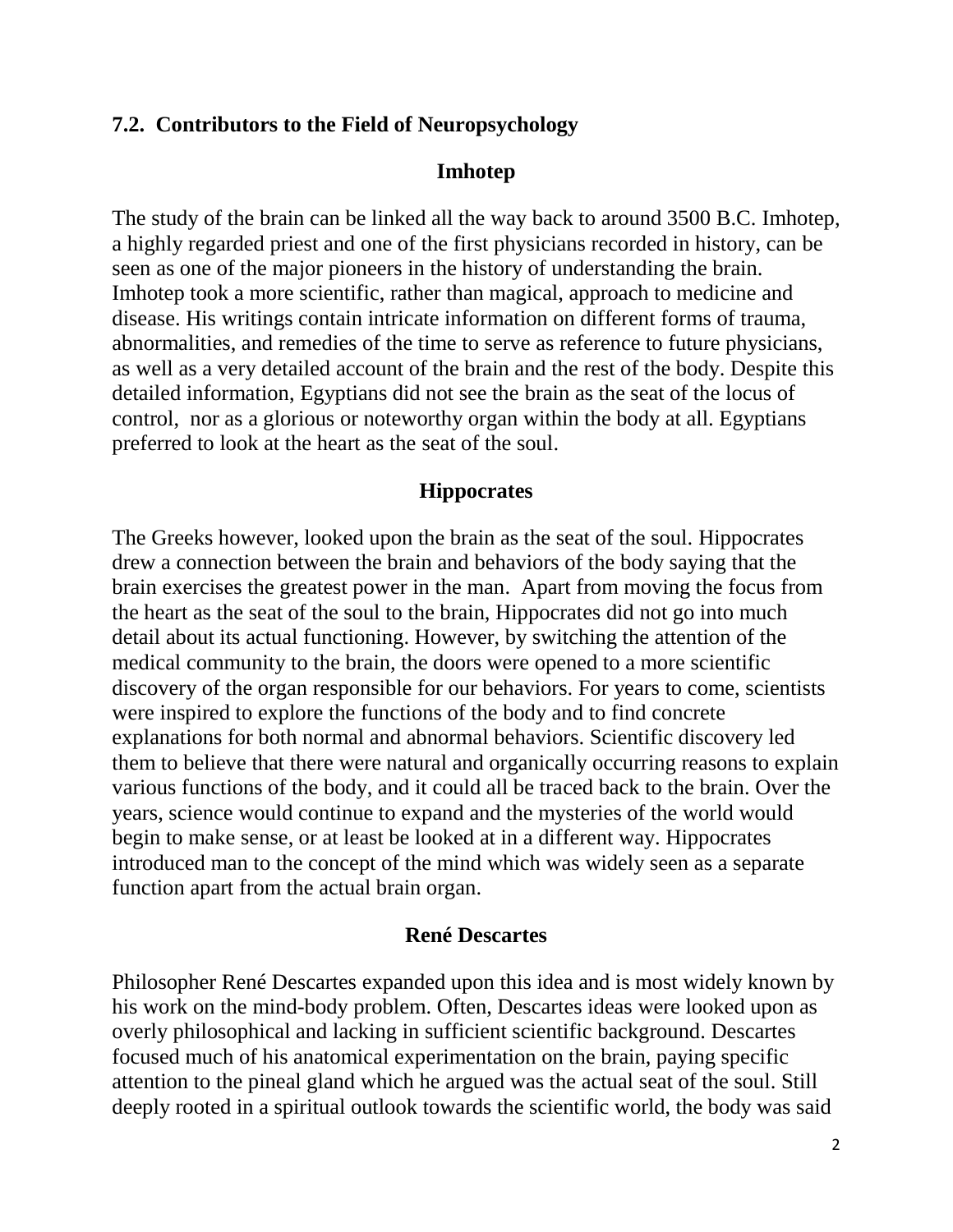to be mortal, and the soul immortal. The pineal gland was then thought to be the very place at which the mind would interact with the mortal and machine like body. At the time, Descartes was convinced the mind had control over the behaviors of the body, controlling the man, but also that the body could have influence over the mind, which is referred to as [dualism.](http://en.wikipedia.org/wiki/Dualism) This idea that the mind essentially had control over the body, but man's body could resist or even influence other behaviors was a major turning point in the way many physiologists would look at the brain. The mind-body problem, spurred by René Descartes, continues to this day with many philosophical arguments both for and against his ideas.

#### **Thomas Willis**

It was during the mid-17th century that another major contributor to both the field of psychology and neurology emerged. [Thomas Willis](http://en.wikipedia.org/wiki/Thomas_Willis) studied at Oxford University and took a more physiological approach to the brain and behavior. It was Willis who coined the words hemisphere and lobe when referring to the brain. He also is known to be one of the earliest to use the words neurology as well as psychology. Without him, these disciplines would not be as they are to this day. With a more physiological approach to the brain and a rejection to the idea that humans were the only beings capable of rational thought, which was central the Descartes theory, Willis looked at specialized structures of the brain. He hypothesized and experimented within the theory that higher structures within the brain accounted for the more complex functions of the body whereas the lower structures of the brain were responsible for functions similar to animals, consisting mostly of reactions and automatic responses. Throughout his career, he tested this hypothesis out on both animals and human brains. Most of Willis' attention seemed to be focused on localized area of the brain that were designed specifically to carry out certain functions, both voluntary and involuntary. He was particularly interested in looking at both the behaviors as well as the brains of people who suffered from manic disorders and hysteria. This is one of the first times that psychiatry and neurology came together to study the individual.

#### **Franz Joseph Gall**

With new theories developing on localization of functioning, neuroanatomist and physiologist [Franz Joseph Gall](http://en.wikipedia.org/wiki/Franz_Joseph_Gall) made some major progress in the way both neurology and psychology understood the brain. Gall concentrated his career on developing his theories that personality was directly related to features and structures within the brain. However, Gall's major contribution within the field of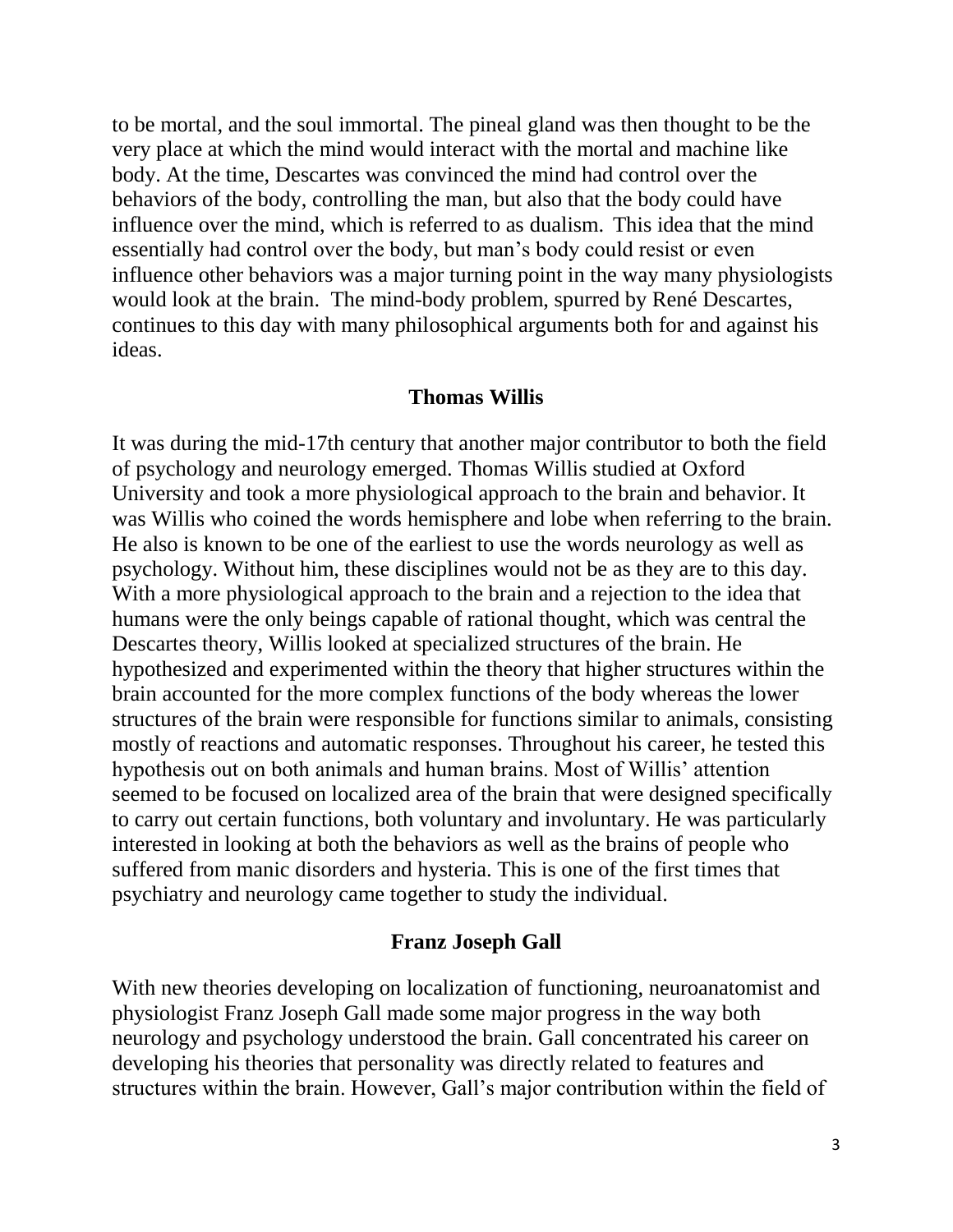neuroscience is his invention of [phrenology.](http://en.wikipedia.org/wiki/Phrenology) This new discipline looked at the brain as an organ of the mind, where the shape of the skull could ultimately determine ones intelligence and personality. This theory was not unlike many circulating at the time, as many scientists were taking into account physical features of the face and body as well as head size and structure to explain personality as well as levels of intelligence, only Gall looked primarily at the brain. There was much debate over the validity of Gall's claims however, because he was often found to be very wrong in his observations.

#### **Jean-Baptiste Bouillaud**

Towards the late 19th century, the belief that the size of ones skull could determine their level of intelligence was discarded as science and medicine moved forward. A physician by the name of [Jean-Baptiste Bouillaud](http://en.wikipedia.org/wiki/Jean-Baptiste_Bouillaud) expanded upon the ideas of Gall and took a closer look at the idea of distinct cortical regions of the brain each having their own independent function. Bouillaud was specifically interested in speech and wrote many publications on the anterior region of the brain being responsible for carrying out the act of someone's speech, a discovery that had stemmed from the research of Gall. He was also one of the first to use larger samples for research although it took many years for that method to be accepted. By looking at over a hundred different case studies, Bouillaud came to discover that it was through different areas of the brain that speech is completed and understood. By observing people with brain damage, his theory was made more concrete. Bouillaud, along with many other pioneers of the time made great advances within the field of neurology, especially when it came to localization of function.

### **Paul Broca**

Inspired by the advances being made in the area of localized function within the brain, [Paul Broca](http://en.wikipedia.org/wiki/Paul_Broca) committed much of his study to the phenomena of how speech is understood and produced. Through his study, it was discovered and expanded upon that we articulate via the left hemisphere. Broca's observations and methods are widely considered to be where neuropsychology really takes form as a recognizable and respected discipline. Armed with the understanding that specific, independent areas of the brain are responsible for articulation and understanding of speech, the brains abilities were finally being acknowledged as the complex and highly intricate organ that it is. Broca was essentially the first to fully break away from the ideas of phrenology and delve deeper into a more scientific and psychological view of the brain.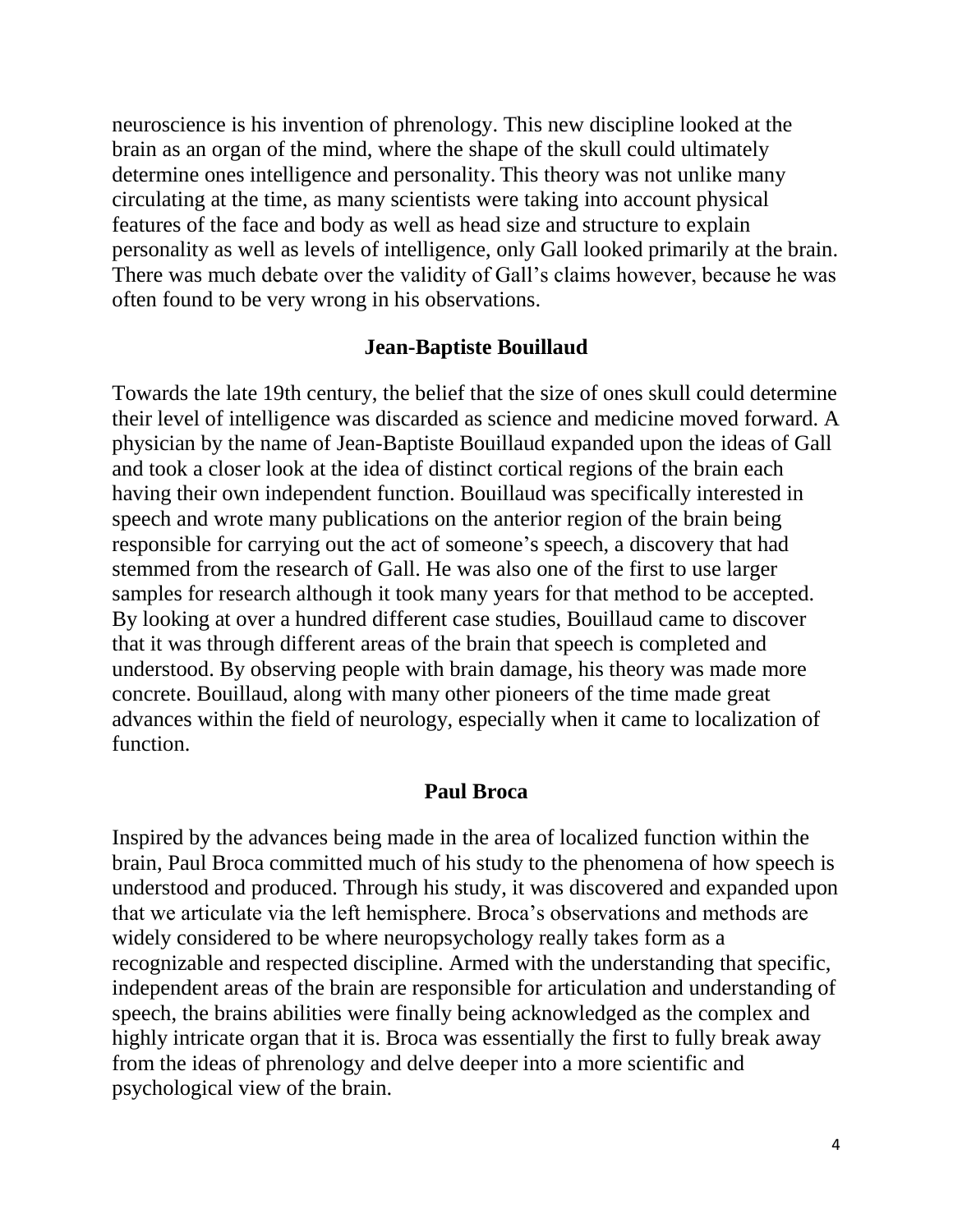## **Karl Spencer Lashley**

Lashley's theory of the engram was the driving force for much of his research. An engram was believed to be a part of the brain where a specific memory was stored. He continued to use the training/ablation method that Franz had taught him. He would train a rat to learn a maze and then use systematic lesions and removed sections of cortical tissue to see if the rat forgot what it had learned. Through his research with the rats, he learned that forgetting was dependent on the amount of tissue removed and not where it was removed from. He called this mass action and he believed that it was a general rule that governed how brain tissue would respond, independent of the type of learning. But we know now that mass action was true for these rats, because learning to run a maze is known as complex learning and it requires multiple cortical areas, so cutting into individual parts alone will not erase the memory from the rats' brains, but taking large sections removes multiple cortical areas at one time and so they can forget. Lashley also discovered that a portion of a functional area could carry out the role of the entire area, even when the rest of the area has been removed. He called this phenomenon equipotentiality. We know now that he was seeing evidence of plasticity in the brain. The brain has the spectacular ability for certain areas to take over the functions of other areas if those areas should fail or be removed.

# **7.3. Approaches**

Experimental neuropsychology is an approach which uses methods from [experimental psychology](http://en.wikipedia.org/wiki/Experimental_psychology) to uncover the relationship between the nervous system and cognitive function. The majority of work involves studying healthy humans in a laboratory setting, although a minority of researchers may conduct animal experiments. Human work in this area often takes advantage of specific features of our nervous system (for example that visual information presented to a specific [visual field](http://en.wikipedia.org/wiki/Visual_field) is preferentially processed by the [cortical](http://en.wikipedia.org/wiki/Cerebral_cortex) hemisphere on the opposite side) to make links between [neuroanatomy](http://en.wikipedia.org/wiki/Neuroanatomy) and psychological function.

[Clinical neuropsychology](http://en.wikipedia.org/wiki/Clinical_neuropsychology) is the application of neuropsychological knowledge to the assessment, management, and [rehabilitation](http://en.wikipedia.org/wiki/Rehabilitation_(neuropsychology)) of people who have suffered illness or injury, particularly to the brain, which has caused [neurocognitive](http://en.wikipedia.org/wiki/Neurocognitive) problems. In particular they bring a psychological viewpoint to treatment, to understand how such illness and injury may affect and be affected by psychological factors. They also can offer an opinion as to whether a person is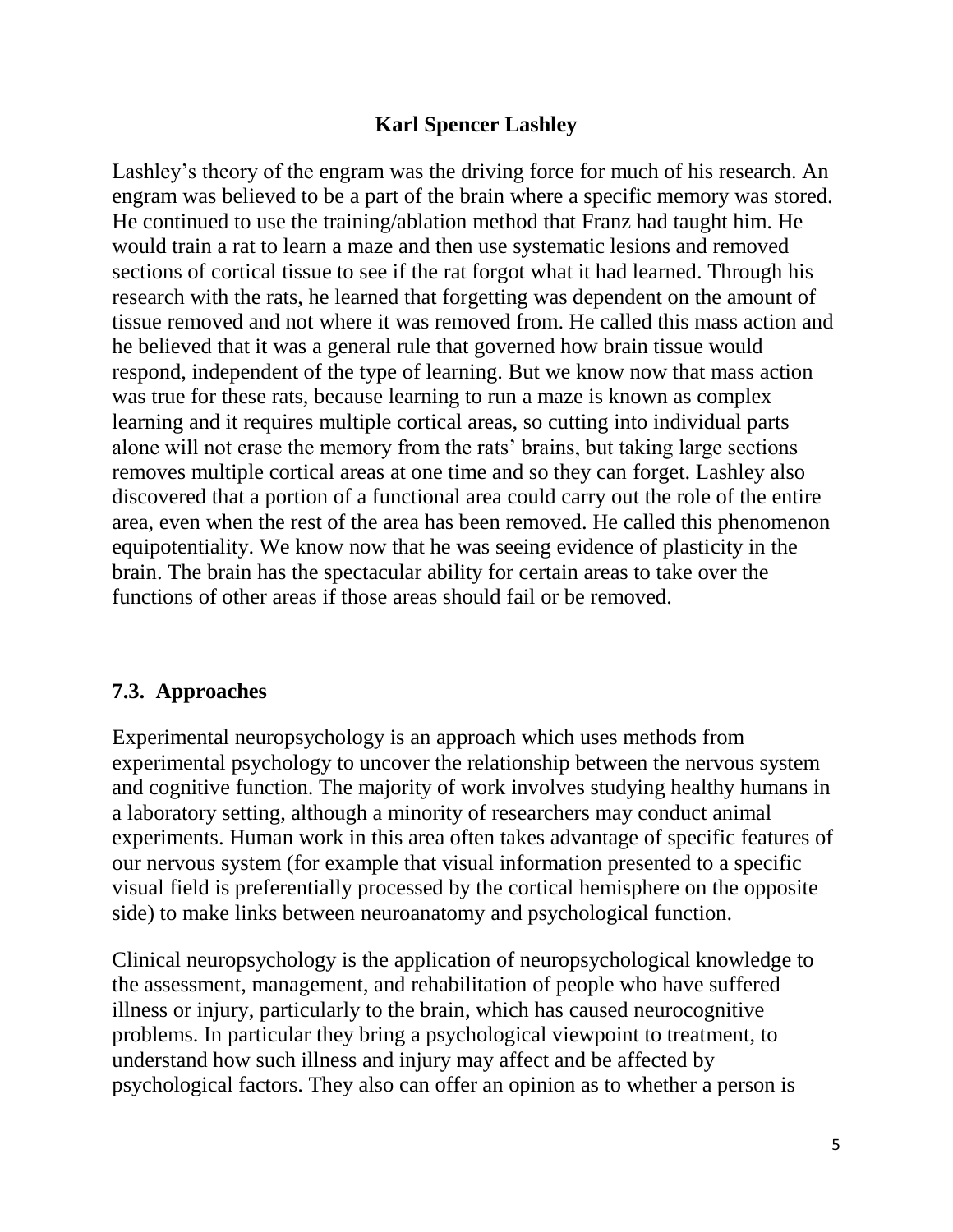demonstrating difficulties due to brain pathology or as a consequence of an emotional or another potentially reversible cause or both. For example, a test might show that both patients X and Y are unable to name items that they have been previously exposed to within the past 20 minutes indicating possible dementia. If patient Y can name some of them with further prompting (e.g. given a categorical clue such as being told that the item they could not name is a fruit), this allows a more specific diagnosis than simply dementia. The Y appears to have the vascular type which is due to brain pathology but is usually at least somewhat reversible. Clinical neuropsychologists often work in hospital settings in an interdisciplinary medical team, while others work in private practice and may provide expert input into medico-legal proceedings.

[Cognitive neuropsychology](http://en.wikipedia.org/wiki/Cognitive_neuropsychology) is a relatively new development and has emerged as a distillation of the complementary approaches of both experimental and clinical neuropsychology. It seeks to understand the mind and brain by studying people who have suffered brain injury or neurological illness. One model of neuropsychological functioning is known as functional localization. This is based on the principle that if a specific cognitive problem can be found after an injury to a specific area of the brain, it is possible that this part of the brain is in some way involved. However, there may be reason to believe that the link between mental functions and neural regions is not so simple. An alternative model of the link between mind and brain, such as [parallel processing,](http://en.wikipedia.org/wiki/Parallel_processing) may have more explanatory power for the workings and dysfunction of the human brain. Yet another approach investigates how the pattern of errors produced by brain-damaged individuals can constrain our understanding of mental representations and processes without reference to the underlying neural structure. A more recent but related approach is [cognitive neuropsychiatry](http://en.wikipedia.org/wiki/Cognitive_neuropsychiatry) which seeks to understand the normal function of mind and brain by studying psychiatric or [mental illness.](http://en.wikipedia.org/wiki/Mental_illness)

[Connectionism](http://en.wikipedia.org/wiki/Connectionism) is the use of [artificial neural networks](http://en.wikipedia.org/wiki/Artificial_neural_network) to model specific cognitive processes using what are considered to be simplified but plausible models of how neurons operate. Once trained to perform a specific cognitive task these networks are often damaged or lesioned to simulate brain injury or impairment in an attempt to understand and compare the results to the effects of brain injury in humans. [Functional neuroimaging](http://en.wikipedia.org/wiki/Functional_neuroimaging) uses specific [neuroimaging](http://en.wikipedia.org/wiki/Neuroimaging) technologies to take readings from the brain, usually when a person is doing a particular task, in an attempt to understand how the activation of particular brain areas is related to the task. In particular, the growth of methodologies to employ cognitive testing within established [functional magnetic resonance imaging](http://en.wikipedia.org/wiki/Functional_magnetic_resonance_imaging) [\(fMRI\)](http://en.wikipedia.org/wiki/FMRI) techniques to study brain behavior relations is having a notable influence on neuropsychological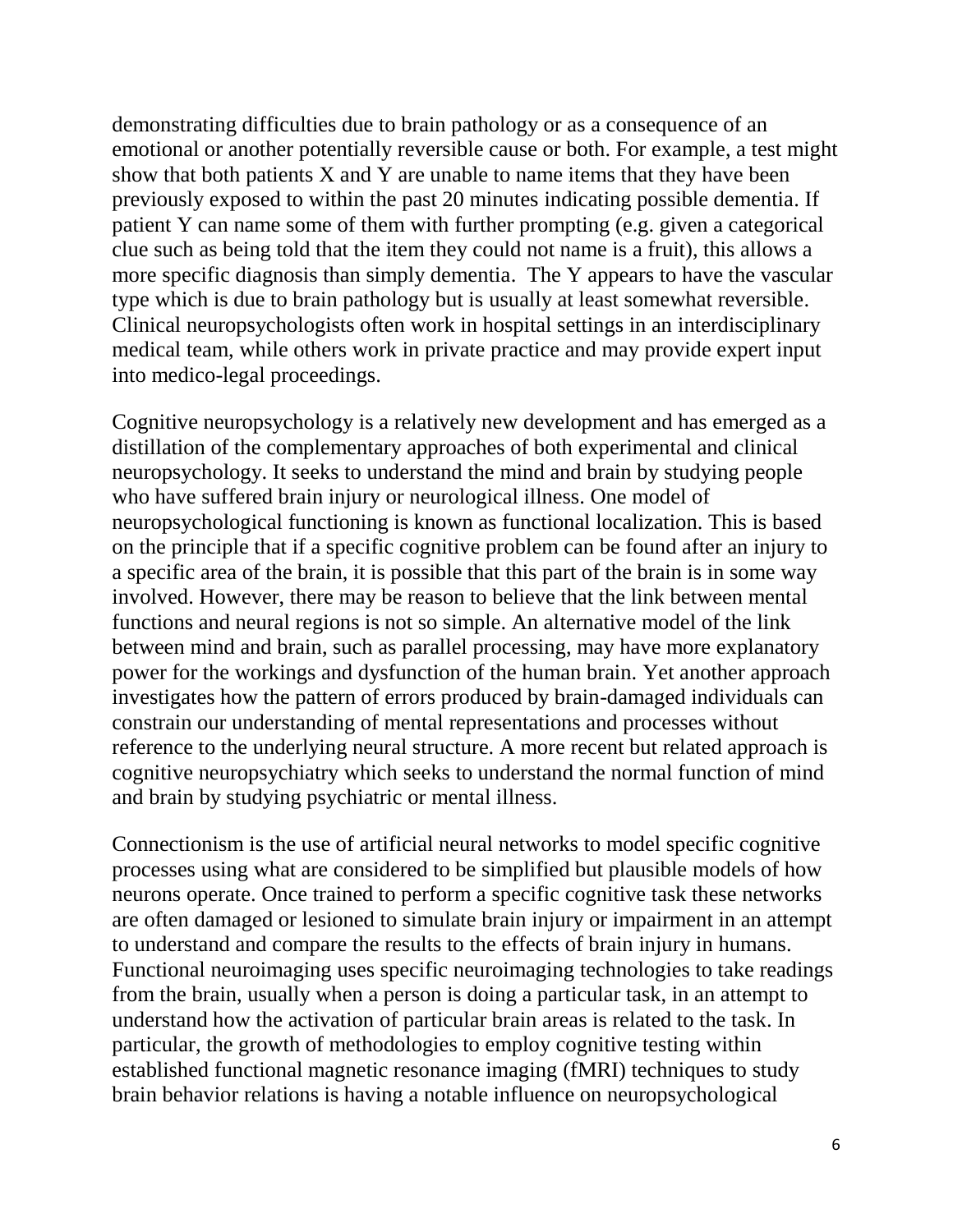research. In practice these approaches are not mutually exclusive and most neuropsychologists select the best approach or approaches for the task to be completed.

# **7.4. Methods and Tools**

These tasks have been designed so the performance on the task can be linked to specific [neurocognitive](http://en.wikipedia.org/wiki/Neurocognitive) processes. These tests are typically [standardized,](http://en.wikipedia.org/wiki/Standardized) meaning that they have been administered to a specific group of individuals before being used in individual clinical cases. The data resulting from standardization are known as normative data. After these data have been collected and analyzed, they are used as the comparative standard against which individual performances can be compared. Examples of neuropsychological tests include: the Wechsler Adult Memory Scale (WMS), the [Wechsler Adult Intelligence Scale](http://en.wikipedia.org/wiki/Wechsler_Adult_Intelligence_Scale) (WAIS), and the [Wechsler Intelligence Scale for Children](http://en.wikipedia.org/wiki/Wechsler_Intelligence_Scale_for_Children) (WISC). Other tests include the [Halstead-](http://en.wikipedia.org/wiki/Halstead-Reitan_Neuropsychological_Battery)[Reitan Neuropsychological Battery,](http://en.wikipedia.org/wiki/Halstead-Reitan_Neuropsychological_Battery) the Boston Naming Test, the [Wisconsin Card](http://en.wikipedia.org/wiki/Wisconsin_Card_Sorting_Test)  [Sorting Test,](http://en.wikipedia.org/wiki/Wisconsin_Card_Sorting_Test) the [Benton Visual Retention Test,](http://en.wikipedia.org/wiki/Benton_Visual_Retention_Test) and the Controlled Oral Word Association. (The Woodcock Johnson and the Nelson-Denny are not neuropsychological tests per se. They are psycho-educational batteries of tests used to measure an individual's intra-disciplinary strengths and weakness in specific academic areas (writing, reading and arithmetic).

The use of brain scans to investigate the structure or function of the brain is common, either as simply a way of better assessing brain injury with high resolution pictures, or by examining the relative activations of different brain areas. Such technologies may include [fMRI](http://en.wikipedia.org/wiki/FMRI) (functional magnetic resonance imaging) and [positron emission tomography](http://en.wikipedia.org/wiki/Positron_emission_tomography) (PET), which yields data related to functioning, as well as [MRI](http://en.wikipedia.org/wiki/MRI) (magnetic resonance imaging) and [computed axial tomography](http://en.wikipedia.org/wiki/Computed_axial_tomography) (CAT or CT), which yields structural data. The use of [electrophysiological](http://en.wikipedia.org/wiki/Electrophysiology) measures designed to measure the activation of the brain by measuring the electrical or magnetic field produced by the nervous system. This may include [electroencephalography](http://en.wikipedia.org/wiki/Electroencephalography) (EEG) or [magneto-encephalography](http://en.wikipedia.org/wiki/Magneto-encephalography) (MEG). The use of designed experimental tasks, often controlled by [\(AACN and NAN Joint Position](https://www.nanonline.org/docs/ResearchandPublications/PositionPapers/Computerized%20Neuropsychological%20Assessment%20Devices%20-%20Joint%20Position%20Paper%20of%20the%20American%20Academy%20of%20Clinical%20Neuropsychology%20and%20the%20National%20Academ.pdf)  [Paper\)](https://www.nanonline.org/docs/ResearchandPublications/PositionPapers/Computerized%20Neuropsychological%20Assessment%20Devices%20-%20Joint%20Position%20Paper%20of%20the%20American%20Academy%20of%20Clinical%20Neuropsychology%20and%20the%20National%20Academ.pdf) computer and typically measuring reaction time and accuracy on a particular tasks thought to be related to a specific [neurocognitive](http://en.wikipedia.org/wiki/Neurocognitive) process. An example of this is the [Cambridge Neuropsychological Test Automated Battery](http://en.wikipedia.org/wiki/Cambridge_Neuropsychological_Test_Automated_Battery) (CANTAB) or [CNS Vital Signs](http://en.wikipedia.org/wiki/CNS_Vital_Signs_Computerized_Neurocognitive_Test) (CNSVS).